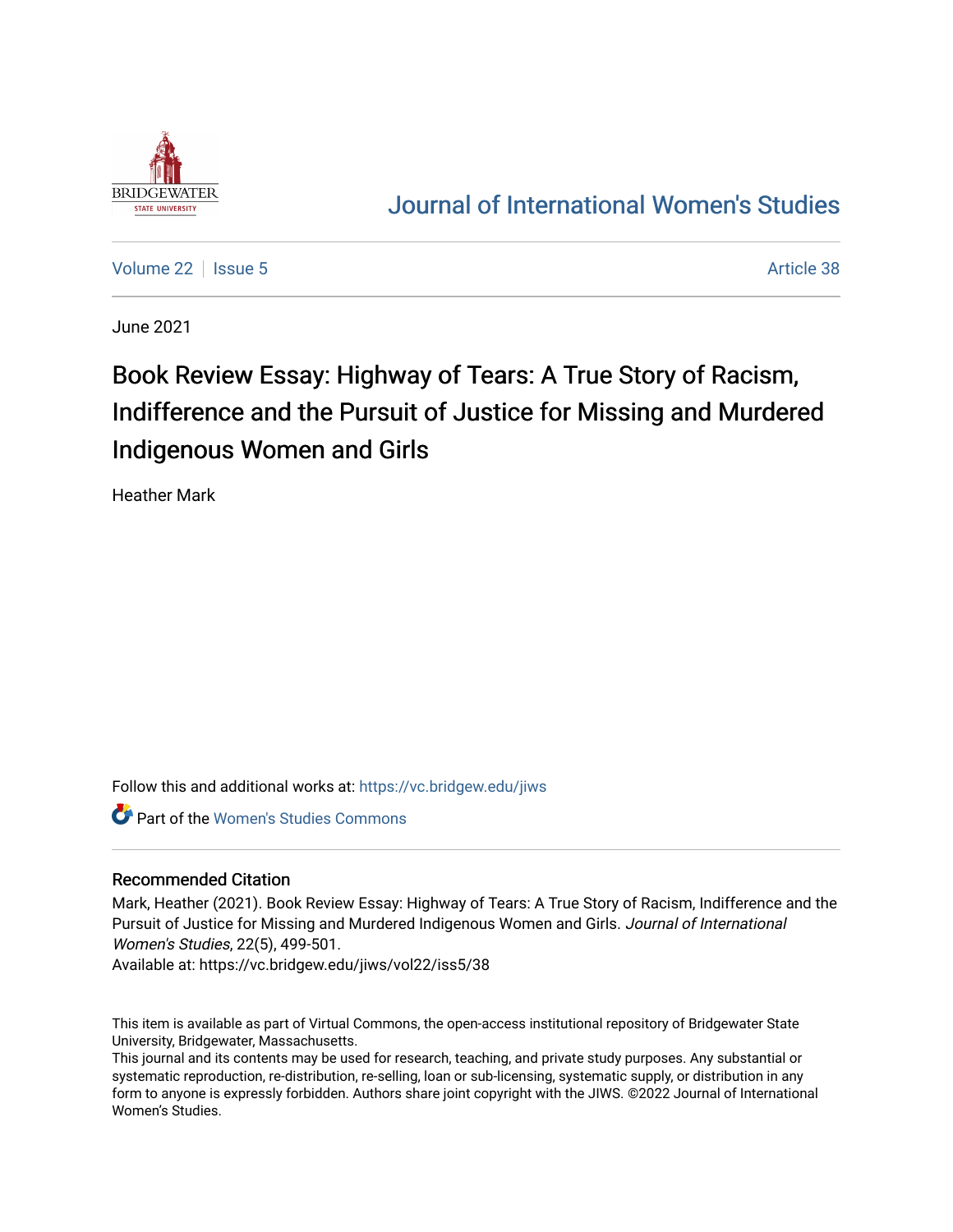#### Mark: Handbook on Gender in Asia

This journal and its contents may be used for research, teaching and private study purposes. Any substantial or systematic reproduction, re-distribution, re-selling, loan or sub-licensing, systematic supply or distribution in any form to anyone is expressly forbidden. ©2021 Journal of International Women's Studies.

### **Book Review Essay: Highway of Tears[1](#page-1-0)**

## By Heather Mark<sup>[2](#page-1-1)</sup>

*Highway of Tears* marries narrative storytelling with journalism to weave a contemporary social history that links the crisis of Missing and Murdered Indigenous Women, Girls, and Two-Spirit persons (MMIWG2S) to ongoing colonialism in what is presently known as Canada's North West. The language is accessible to a general literary audience, likely due to the Canadian author Jessica McDiarmid´s background in journalism. Pertaining to the region of the Yellowhead, this book details some of the stories of those that have had their lives stolen along the Western stretch of Highway 16. Although the book focuses on the provinces of British Colombia and Alberta, McDiarmid is triumphant in nuancing how cultural genocide towards Indigenous Peoples is systemic across Canada. The book is a useful introduction to how the Canadian state depends upon both Indigenous erasure and assimilation to exist.

*Highway of Tears* can be divided into three sections. The first section of chapters one through six deals with colonial structures that anticipate the Missing and Murdered Indigenous Womxn, Girls, and Two Spirit (MMIWG2S) crisis. The ethnographic focus on the region's colonial history of extractive resource and masculine labour economies nuances the larger theme of gender-based violence as an offset of capitalism. In this section, McDiarmid convincingly argues that settler labour camps are intrinsically tied to cultural genocide. The voices of Indigenous women develop this argument with McDiarmid´s use of oral testimony from personal interviews. In addition, McDiarmid engages with the findings of Indigenous-led organizations like the Native Women's Association of Canada (NWAC) ensuring Indigenous communities are not being spoken for.[3](#page-1-2) The second section of chapters seven to eleven translates structural patterns to the level of lived experience by relying on evidence from newspaper archives. The manifestation of structural racism is demonstrated through the lack of concern from settler institutions, such as police departments and media outlets, to disappeared Indigenous persons versus the drastically different responses when white settler women have gone missing. The third section, which spans chapters twelve through fifteen, juxtaposes the racism of Canada´s dominant culture with demonstrations of contemporary Indigenous-led advocacy. Responses to the crisis, like the Ramona Wilson memorial walk organized by family members, showcase which communities bear the burden of ongoing commemoration.[4](#page-1-3) The overarching theme of settler colonial patterns that perpetuate the crisis is contextualized with stories from family members demonstrating the conditions under which Indigenous Peoples continue to face colonial violence.

1

499

<span id="page-1-0"></span><sup>&</sup>lt;sup>1</sup> Reviewed Book: A True Story of Racism, Indifference and the Pursuit of Justice for Missing and Murdered Indigenous Women and Girls

<span id="page-1-1"></span> $2$  Heather Mark is recent graduate of University of Alberta, Canada where she received her Bachelor's degree, with a dual concentration in History (Colonial American) and Spanish Translation. Email: [hmark@ualberta.ca](mailto:hmark@ualberta.ca)

<span id="page-1-2"></span><sup>3</sup> Audra Simpson, "Ethnographic Refusal: Anthropological Need," in *Mohawk Interruptus: Political Life Across the Borders of Settler States*, (Durham: Duke University Press, 2014): 95.

<span id="page-1-3"></span><sup>4</sup> Jessica McDiarmid, *Highway of Tears: A True Story of Racism, Indifference and the Pursuit of Justice for Missing and Murdered Indigenous Women and Girls*, (Toronto: Anchor Canada, 2020): 52-53.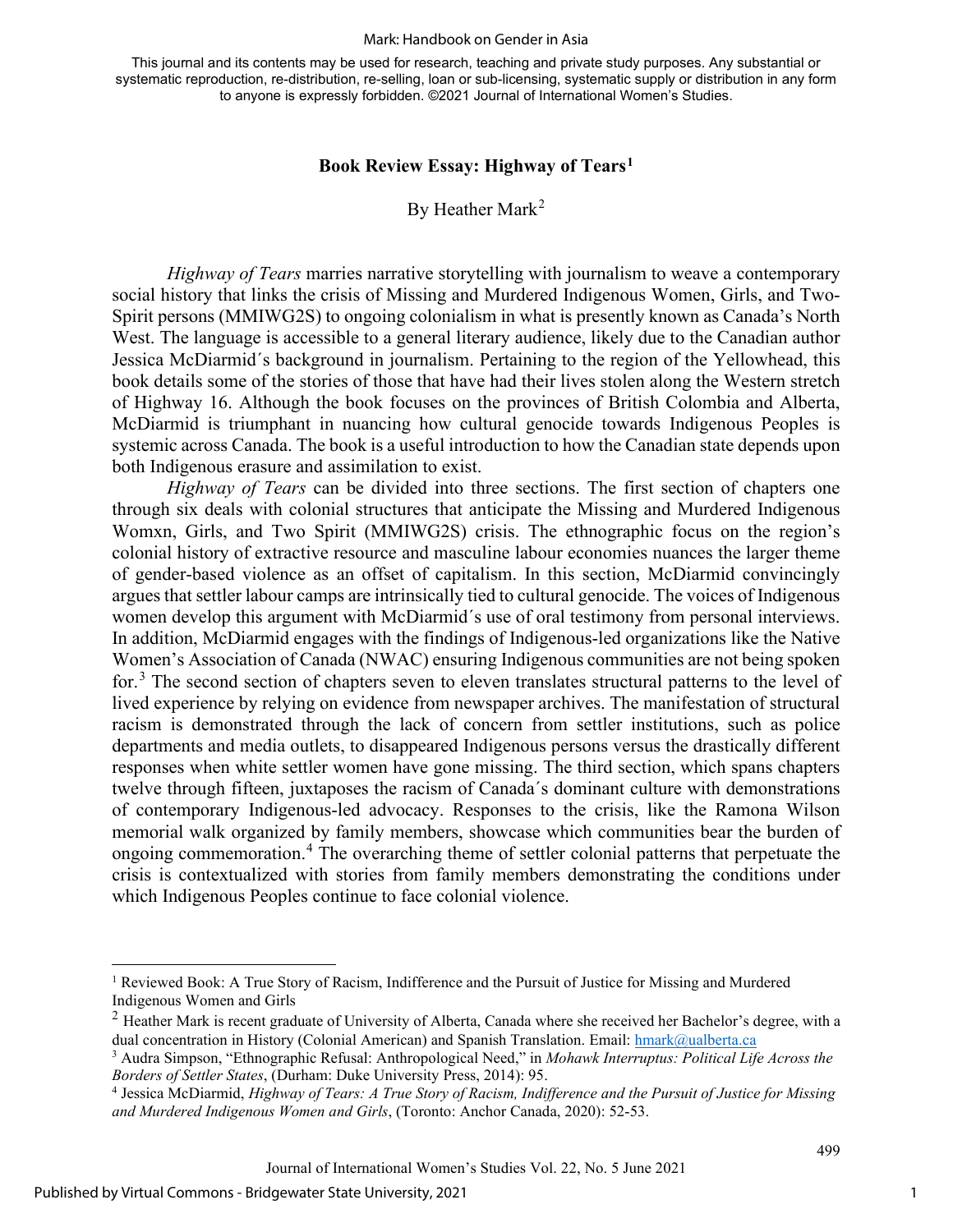McDiarmid establishes that while the families and communities that survive the MMIWG2S perform the emotional labour of responding to the crisis, ideological change among the indifferent majority settler society is necessary to disrupt the cycle. To make this argument, McDiarmid directly links the lack of responses from the state to the patriarchal dehumanization of Indigenous women and girls. The books targeted readership is the majority culture of Canada and thus aims to hold settlers accountable for our complacency towards and enabling of the crisis.

By showcasing how settlers play a role in the continuity of MMIWG2S, McDiarmid interweaves their own lived experiences to demonstrate how the hierarchizing of human life under colonialism has resulted in devaluation based on the intersections of race, class, and gender. Although some Canadian history authored by settlers provided context on how this crisis stems back to initial contact, McDiarmid uniquely links Canada's history to MMIWG2S by critiquing tourism. McDiarmid demonstrates how totem poles along Highway 16 appropriate Indigenous iconographies for the settler's gaze in the exact same spaces where Indigenous women and girls disappear.[5](#page-2-0) For a more detailed discussion on the function of public history as a tool of the state it is useful to consider the scholarship of historian Amber Dean. Dean discusses the museum as a site of narrative authority that confines colonial violence to a detached past in the settler consciousness.<sup>[6](#page-2-1)</sup>

Notably absent from the book is an analysis of the crisis as it pertains to peoples that identify under the blanket term of Two Spirit. This absence presents an avenue for further research outside the conventions of the gender binary rooted in colonialism and its Christian worldview. Of course, this role is likely best reserved for Indigenous knowledge holders that have a greater understanding of Indigenous genderfulness. Following Kim Tallbear (2014), ethical research makes space for and amplifies the voices of scholars that authentically stand with the communities they speak for.[7](#page-2-2) In terms of ethics, McDiarmid expertly navigates working with Indigenous communities in a way that is not extractive or unreciprocated to hold the majority settler society to account.

As a book that aims to disrupt settler imaginaries about the reality of what it means to benefit from ongoing colonialism, *Highway of Tears* would be additive to the curriculum of required reading for anyone with an interest in the continuity of the Canadian nation state. McDiarmid demonstrates the necessity of acknowledging discrimination to address patterns of colonial violence and the reproduction of inequalities across Canada. By directly addressing systems of oppression, the book aspires to the potential reality of a genuinely inclusive Canada. In *Highway of Tears*, education and acknowledgement are posited as the first step towards breaking the cycle of cultural genocide. Instead of showing up from spaces of denial and guilt, McDiarmid teaches that it is the duty of settler Canadians to sit uncomfortably with the truth of intersectional oppression as it manifests in the MMIWG2S crisis.

500

<span id="page-2-0"></span><sup>&</sup>lt;sup>5</sup> McDiarmid, 78.

<span id="page-2-1"></span><sup>&</sup>lt;sup>6</sup>Amber Dean, "The CMHR and the Ongoing Crisis of Murdered or Missing Indigenous Women: Do Museums Have a Responsibility to Care?" *Review of Education, Pedagogy, and Cultural Studies* 37, no 2-3 (2015): 163, https://doi.org/ 10.1080/10714413.2015.1028834.

<span id="page-2-2"></span> $\frac{1}{2}$  Kim Tallbear, "Standing with and Speaking as Faith: A Feminist-Indigenous Approach to Inquiry," *Journal of Research Practice* 10, no. 2 (2014): 3.